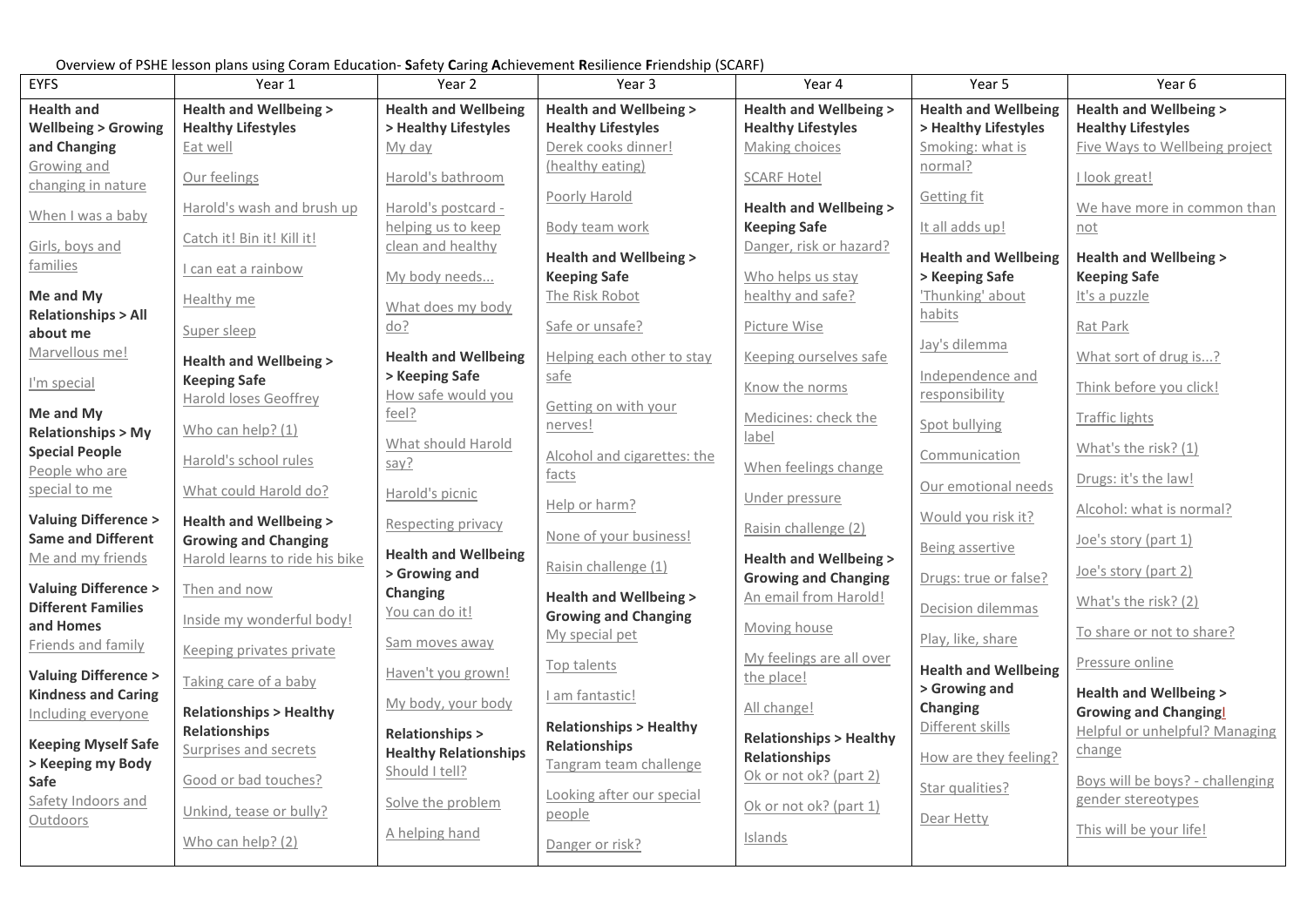## Overview of PSHE lesson plans using Coram Education- **S**afety **C**aring **A**chievement **R**esilience **F**riendship (SCARF)

|                                                             | Overview or i brit ressort plans asing coram Education-Barety Caring Achievement Resinence Friendship (SCANT) |                                             |                                                                  |                                                        |                                                  |                                                      |
|-------------------------------------------------------------|---------------------------------------------------------------------------------------------------------------|---------------------------------------------|------------------------------------------------------------------|--------------------------------------------------------|--------------------------------------------------|------------------------------------------------------|
| What's safe to go                                           | How are you listening?                                                                                        | I don't like that!                          | Body space                                                       | Human machines                                         | Help! I'm a teenager -                           | Media manipulation                                   |
| into my body                                                | Pass on the praise!                                                                                           | Bullying or teasing?                        | How can we solve this                                            | Can you sort it?                                       | get me out of here!                              | <b>Relationships &gt; Healthy</b>                    |
| <b>Keeping Myself Safe</b><br>> People who Help             | Sharing pictures                                                                                              | Don't do that!                              | problem?                                                         | Together                                               | <b>Relationships &gt;</b><br>Healthy             | <b>Relationships</b><br>Solve the friendship problem |
| <b>Keep me Safe</b>                                         | <b>Relationships &gt; Feelings and</b>                                                                        | Types of bullying                           | Friends are special                                              | <b>Relationships &gt; Feelings</b>                     | <b>Relationships</b>                             |                                                      |
| People who help to                                          | <b>Emotions</b>                                                                                               | Some secrets should                         | Zeb                                                              | and Emotions                                           | It could happen to                               | Working together                                     |
| keep me safe (N)                                            | Thinking about feelings                                                                                       | never be kept                               | Relationship Tree                                                | Different feelings                                     | anyone                                           | Let's negotiate                                      |
| <b>Rights &amp;</b>                                         | Harold has a bad day                                                                                          | Feeling safe                                | <b>Relationships &gt; Feelings</b>                               | Secret or surprise?                                    | Taking notice of our                             | Behave yourself                                      |
| <b>Responsibilities &gt;</b><br><b>Looking after Myself</b> | Who are our special people?                                                                                   |                                             | and Emotions                                                     | How dare you!                                          | feelings                                         | Assertiveness skills (formerly                       |
| and my Friends                                              |                                                                                                               | Playing games                               | Secret or surprise?                                              |                                                        | Collaboration                                    | Behave yourself - 2)                                 |
| Looking after myself                                        | Feelings and bodies                                                                                           | <b>Relationships &gt;</b>                   | Dan's dare                                                       | <b>Relationships &gt; Valuing</b><br><b>Difference</b> | Challenge!                                       | Don't force me                                       |
| Looking after others                                        | <b>Relationships &gt; Valuing</b>                                                                             | <b>Feelings and</b>                         |                                                                  | Friend or acquaintance?                                | Give and take                                    |                                                      |
|                                                             | <b>Difference</b>                                                                                             | <b>Emotions</b>                             | <b>Relationships &gt; Valuing</b>                                |                                                        | Relationship cake                                | Acting appropriately                                 |
| <b>Rights &amp;</b>                                         | It's not fair!                                                                                                | How are you feeling<br>today?               | <b>Difference</b><br>Family and friends                          | What would I do?                                       | recipe                                           | <b>Relationships &gt; Feelings and</b>               |
| <b>Responsibilities &gt;</b><br>Caring for my               | Good friends                                                                                                  |                                             |                                                                  | What makes me ME!                                      |                                                  | <b>Emotions</b>                                      |
| <b>Environment</b>                                          | Same or different?                                                                                            | How do we make                              | Respect and challenge                                            | Living in the Wider                                    | Stop, start,<br>stereotypes                      | Dear Ash                                             |
| Looking after my                                            |                                                                                                               | others feel?                                | Let's celebrate our                                              | <b>World &gt; Rules, Rights</b>                        |                                                  | Dan's day                                            |
| <u>environment</u>                                          | Living in the Wider World ><br>Rules, Rights and                                                              | My special people                           | differences                                                      | and Responsibilities                                   | <b>Relationships &gt;</b><br><b>Feelings and</b> | <b>Relationships &gt; Valuing</b>                    |
| <b>Being my Best &gt;</b>                                   | <b>Responsibilities</b>                                                                                       | Being a good friend                         | Living in the Wider World >                                      | How do we make a<br>difference?                        | <b>Emotions</b>                                  | <b>Difference</b>                                    |
| <b>Bouncing Back</b>                                        | Why we have classroom                                                                                         | Let's all be happy!                         | Rules, Rights and                                                |                                                        | How good a friend                                | Advertising friendships!                             |
| (growth mindset)                                            | rules                                                                                                         |                                             | <b>Responsibilities</b>                                          | In the news!                                           | are you?                                         | <b>Respecting differences</b>                        |
| can keep trying                                             | Taking care of something                                                                                      | Fun or not?                                 | As a rule                                                        | The people we share our                                | Dear Ash                                         |                                                      |
| I can do it!                                                | Our special people balloons                                                                                   | <b>Relationships &gt;</b>                   | Our friends and neighbours                                       | world with                                             | Ella's diary dilemma                             | OK to be different                                   |
| <b>Being my Best &gt;</b>                                   |                                                                                                               | <b>Valuing Difference</b>                   | For or against?                                                  | Safety in numbers                                      |                                                  | Living in the Wider World >                          |
| <b>Exercise and Sleep</b>                                   | Basic first aid                                                                                               | An act of kindness                          | Thunks                                                           | That is such a                                         | Is it true?                                      | Rules, Rights and<br><b>Responsibilities</b>         |
| What does my body<br>need?                                  | Living in the Wider World >                                                                                   | What makes us who                           |                                                                  | stereotype!                                            | <b>Relationships &gt;</b>                        | Captain Coram 1 - Gin Lane:                          |
|                                                             | <b>Caring for the Environment</b>                                                                             | we are?                                     | Recount task                                                     |                                                        | <b>Valuing Difference</b>                        | children's rights in the 18th                        |
| <b>Reception plans</b>                                      | Around and about the school                                                                                   | Living in the Wider                         | <b>Super Searcher</b>                                            | It's your right                                        | <b>Qualities of friendship</b>                   | century                                              |
| Me and My                                                   | Living in the Wider World >                                                                                   | <b>World &gt; Rules, Rights</b>             | Basic first aid                                                  | Basic first aid                                        | Kind conversations                               | Captain Coram 2 - Thomas                             |
| <b>Relationships &gt; All</b>                               | <b>Money</b><br>Harold's money                                                                                | and Responsibilities<br>Our ideal classroom |                                                                  | Living in the Wider                                    | Happy being me                                   | Coram and the Foundling                              |
| about me<br>All about me                                    |                                                                                                               | (1)                                         | Living in the Wider World ><br><b>Caring for the Environment</b> | <b>World &gt; Caring for the</b>                       | Living in the Wider                              | Hospital                                             |
|                                                             | How should we look after<br>our money?                                                                        | Our ideal classroom                         | Let's have a tidy up!                                            | Environment<br>Logo quiz                               | <b>World &gt; Rules, Rights</b>                  | Captain Coram 3 - Funds for                          |
| What makes me<br>special                                    |                                                                                                               | (2)                                         | My community                                                     |                                                        | and Responsibilities                             | Foundlings: 18th century artists                     |
|                                                             |                                                                                                               |                                             |                                                                  |                                                        |                                                  |                                                      |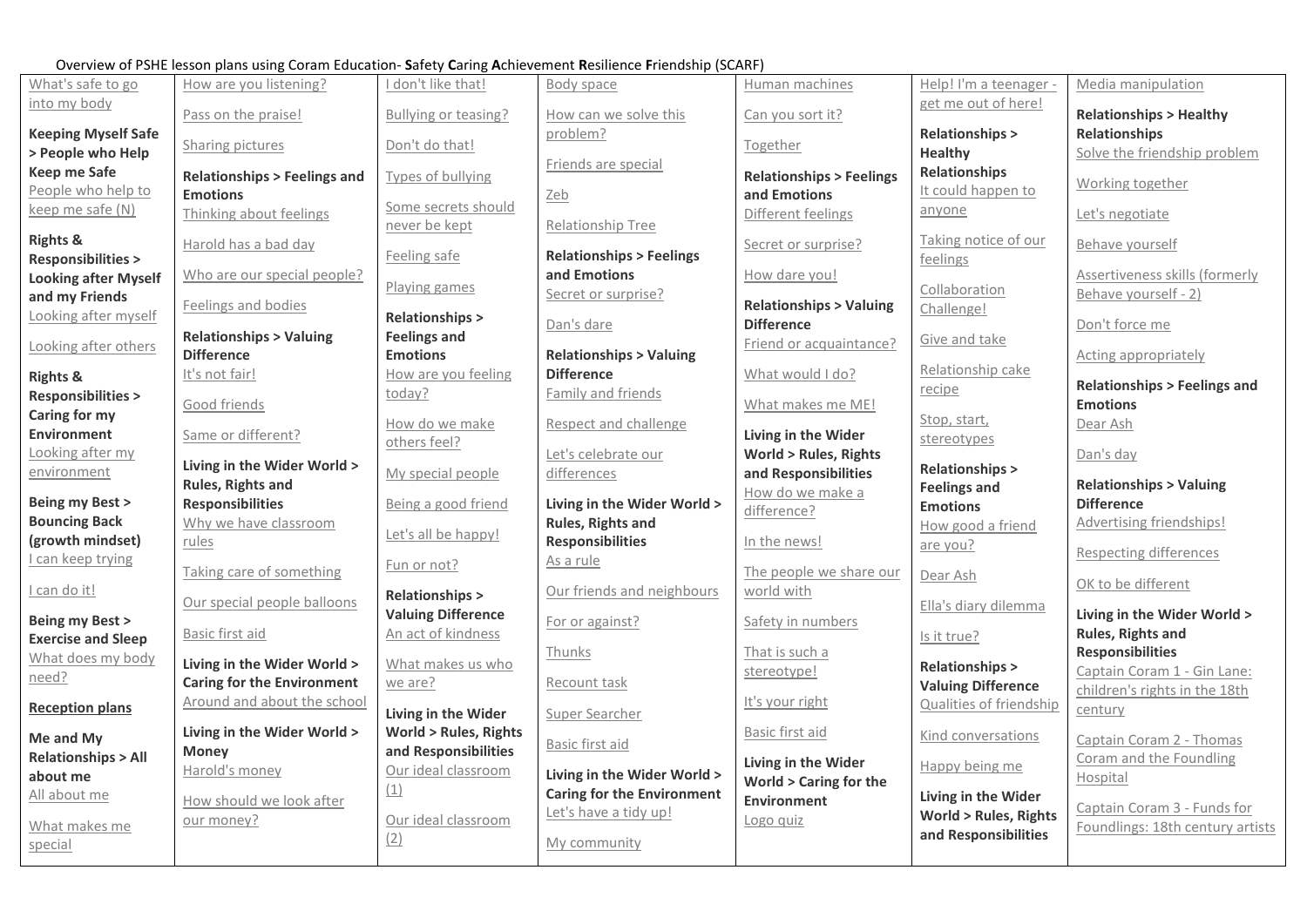## Overview of PSHE lesson plans using Coram Education- **S**afety **C**aring **A**chievement **R**esilience **F**riendship (SCARF)

|                                |                                                | over new or rome resson plans asing coram Eaucution. Sarety cannig richievements resinence intendsing (see any |                         |                              |                                   |
|--------------------------------|------------------------------------------------|----------------------------------------------------------------------------------------------------------------|-------------------------|------------------------------|-----------------------------------|
| Me and My                      | When I feel like                               | Our helpful volunteers                                                                                         | Volunteering is cool    | Local councils               | raise money for the 1st           |
| <b>Relationships &gt; My</b>   | erupting                                       | Harold's environment                                                                                           | My school community     | What's the story?            | children's charity                |
| <b>Special People</b>          | When someone is                                | project                                                                                                        | (1)                     |                              | Captain Coram 4 - Hetty           |
| Me and my special              | feeling left out                               |                                                                                                                |                         | Fact or opinion?             | Feather, fictional foundling:     |
| people                         |                                                | Living in the Wider World >                                                                                    | Harold's Seven Rs       |                              | children's rights in the 19th     |
| Who can help me?               | Getting on with others                         | <b>Money</b>                                                                                                   |                         | The land of the Red          | century                           |
|                                |                                                | Can Harold afford it?                                                                                          | Living in the Wider     | People                       |                                   |
| Me and My                      | Basic first aid                                |                                                                                                                | <b>World &gt; Money</b> | Basic first aid,             | Captain Coram 5 - Life for        |
| <b>Relationships &gt; My</b>   | Living in the Wider                            | Earning money                                                                                                  | Harold's expenses       | including Sepsis             | Foundlings in the 20th century    |
| <b>Feelings</b>                | <b>World &gt; Caring for the</b>               |                                                                                                                | Why pay taxes?          | Awareness                    | Captain Coram 6 - Coram           |
| My feelings                    | <b>Environment</b>                             |                                                                                                                |                         |                              | today: children's rights in the   |
| My feelings (2)                | How can we look after                          |                                                                                                                |                         | Living in the Wider          | 21st century                      |
|                                | our environment?                               |                                                                                                                |                         | <b>World &gt; Caring for</b> |                                   |
| <b>Valuing Difference &gt;</b> |                                                |                                                                                                                |                         | the Environment              | Our recommendations               |
| <b>Same and Different</b>      | Living in the Wider<br><b>World &gt; Money</b> |                                                                                                                |                         | Rights,                      |                                   |
| I'm special, you're            | Harold saves for                               |                                                                                                                |                         | responsibilities and         | Two sides to every story          |
| special                        | something special                              |                                                                                                                |                         | duties                       | Fakebook friends                  |
| Same and different             |                                                |                                                                                                                |                         | My school                    |                                   |
|                                | Harold goes camping                            |                                                                                                                |                         | community (2)                | Tolerance and respect for         |
| <b>Valuing Difference &gt;</b> |                                                |                                                                                                                |                         |                              | others                            |
| <b>Different Families</b>      |                                                |                                                                                                                |                         | Mo makes a                   | Democracy in Britain 1 -          |
| and Homes                      |                                                |                                                                                                                |                         | difference                   | Elections                         |
| Same and different             |                                                |                                                                                                                |                         | Living in the Wider          |                                   |
| families                       |                                                |                                                                                                                |                         | <b>World &gt; Money</b>      | Democracy in Britain 2 - How      |
|                                |                                                |                                                                                                                |                         | Spending wisely              | (most) laws are made              |
| Same and different             |                                                |                                                                                                                |                         |                              | Basic first aid, including Sepsis |
| homes                          |                                                |                                                                                                                |                         | Lend us a fiver!             | Awareness                         |
| <b>Valuing Difference &gt;</b> |                                                |                                                                                                                |                         | Boys will be boys? -         |                                   |
| <b>Kindness and Caring</b>     |                                                |                                                                                                                |                         | challenging work-            | Living in the Wider World >       |
| I am caring (formerly          |                                                |                                                                                                                |                         | place gender                 | <b>Caring for the Environment</b> |
| Kind and caring -1)            |                                                |                                                                                                                |                         | stereotypes                  | Project Pitch (parts 1 & 2)       |
|                                |                                                |                                                                                                                |                         |                              | Community art                     |
| Kind and caring (2)            |                                                |                                                                                                                |                         |                              |                                   |
| <b>Keeping Myself Safe</b>     |                                                |                                                                                                                |                         |                              | Action stations!                  |
| > Keeping my Body              |                                                |                                                                                                                |                         |                              |                                   |
| Safe                           |                                                |                                                                                                                |                         |                              | Happy shoppers                    |
| What's safe to go              |                                                |                                                                                                                |                         |                              | Living in the Wider World >       |
| onto my body                   |                                                |                                                                                                                |                         |                              | <b>Money</b>                      |
|                                |                                                |                                                                                                                |                         |                              | What's it worth?                  |
| Keeping Myself Safe -          |                                                |                                                                                                                |                         |                              |                                   |
| What's safe to go              |                                                |                                                                                                                |                         |                              |                                   |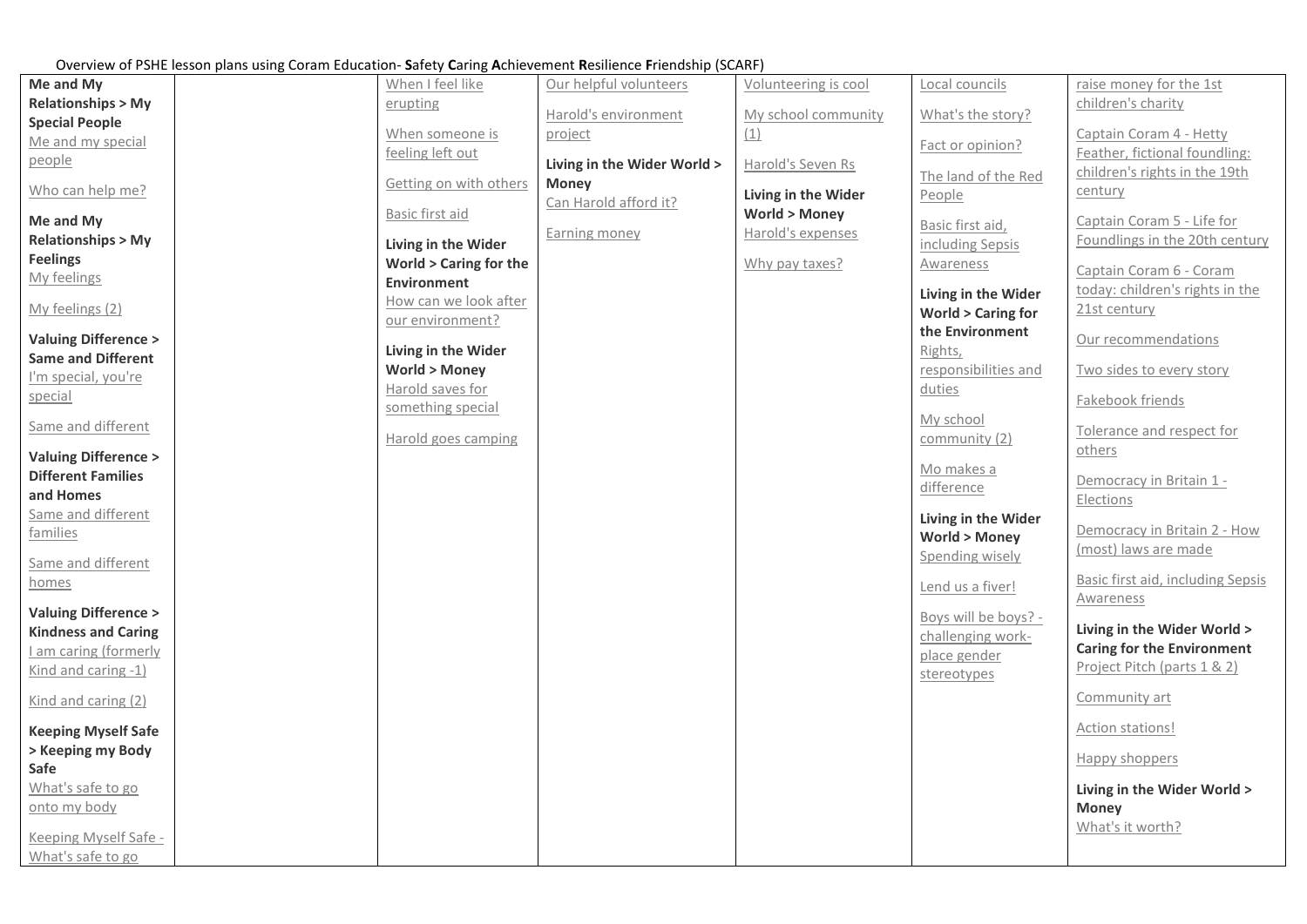| into my body                                                                                                                                           |  |  | Jobs and taxes |
|--------------------------------------------------------------------------------------------------------------------------------------------------------|--|--|----------------|
| (including medicines)                                                                                                                                  |  |  |                |
| Safe indoors and<br>outdoors                                                                                                                           |  |  |                |
| <b>Keeping Myself Safe</b>                                                                                                                             |  |  |                |
| > Listening to my<br><b>Feelings</b>                                                                                                                   |  |  |                |
| Listening to my<br>feelings (1)                                                                                                                        |  |  |                |
| <b>Keeping Myself Safe</b>                                                                                                                             |  |  |                |
| > People who Help<br>Keep me Safe                                                                                                                      |  |  |                |
| Keeping safe online                                                                                                                                    |  |  |                |
| People who help to                                                                                                                                     |  |  |                |
| keep me safe                                                                                                                                           |  |  |                |
| <b>Rights &amp;</b><br><b>Responsibilities &gt;</b><br><b>Looking after Myself</b><br>and my Friends<br>Looking after my<br>special people             |  |  |                |
| Looking after my<br>friends                                                                                                                            |  |  |                |
| <b>Rights &amp;</b><br><b>Responsibilities &gt;</b><br>Caring for my<br><b>Environment</b><br>Being helpful at<br>home and caring for<br>our classroom |  |  |                |
| Caring for our world                                                                                                                                   |  |  |                |
| <b>Rights &amp;</b><br><b>Responsibilities &gt;</b><br><b>Looking after Money</b>                                                                      |  |  |                |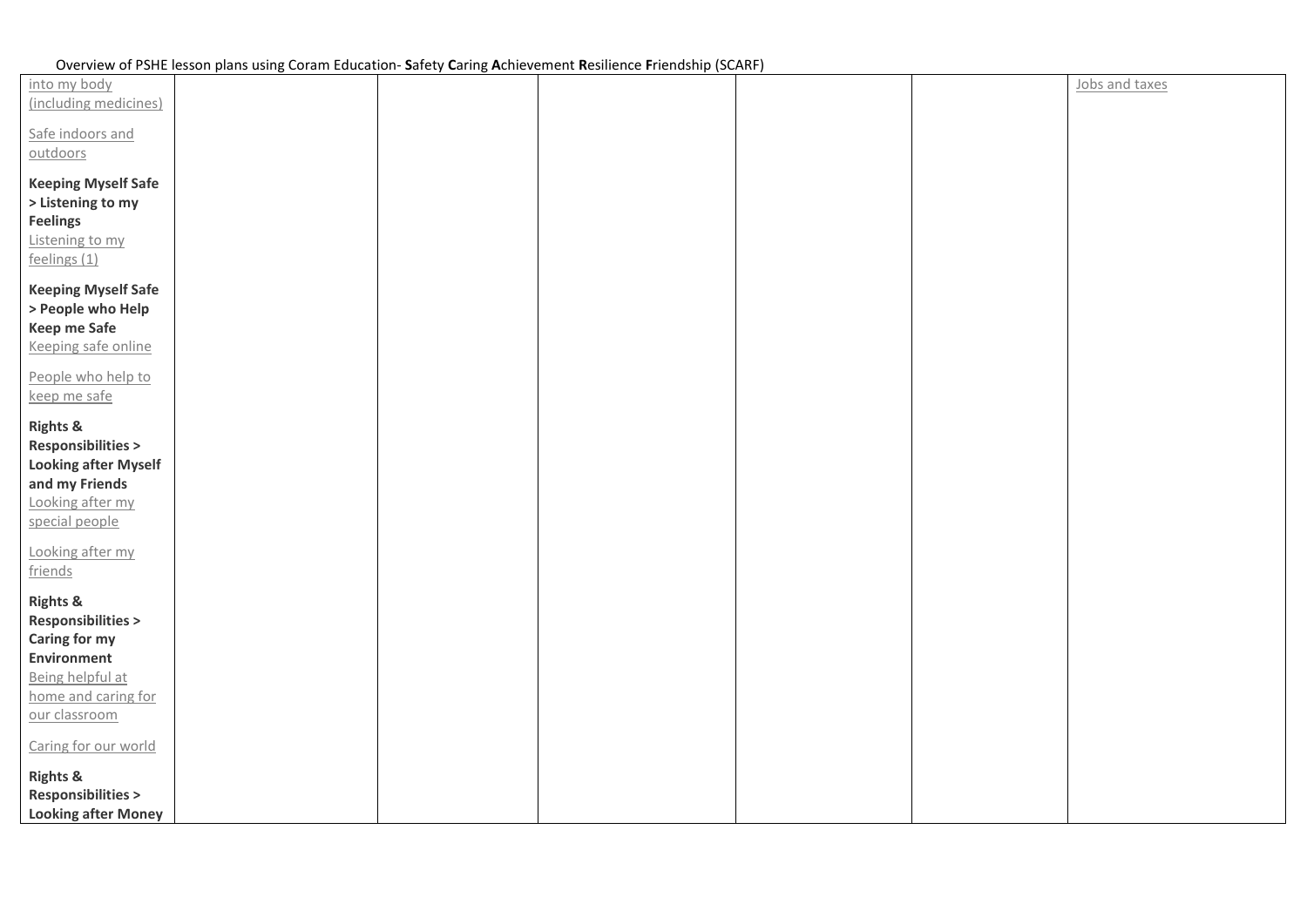| Looking after money<br>(1): recognising,<br>spending, using                                                    |  |  |  |
|----------------------------------------------------------------------------------------------------------------|--|--|--|
| Looking after money<br>(2): saving money<br>and keeping it safe                                                |  |  |  |
| <b>Being my Best &gt;</b><br><b>Bouncing Back</b><br>(growth mindset)<br>Bouncing back when<br>things go wrong |  |  |  |
| Yes, I can!<br>Being my Best ><br><b>Healthy eating</b><br>Healthy eating (1)                                  |  |  |  |
| Healthy eating (2)                                                                                             |  |  |  |
| Being my Best ><br><b>Exercise and Sleep</b><br>Move your body                                                 |  |  |  |
| A good night's sleep<br><b>Growing &amp; Changing</b><br>> Changes<br>Seasons                                  |  |  |  |
| Life stages - plants,<br>animals, humans                                                                       |  |  |  |
| <b>Growing &amp; Changing</b><br>> Life Stages<br>Life Stages: Human<br>life stage - who will I<br>be?         |  |  |  |
| <b>Growing &amp; Changing</b><br>> Changing bodies<br><b>Getting bigger</b>                                    |  |  |  |